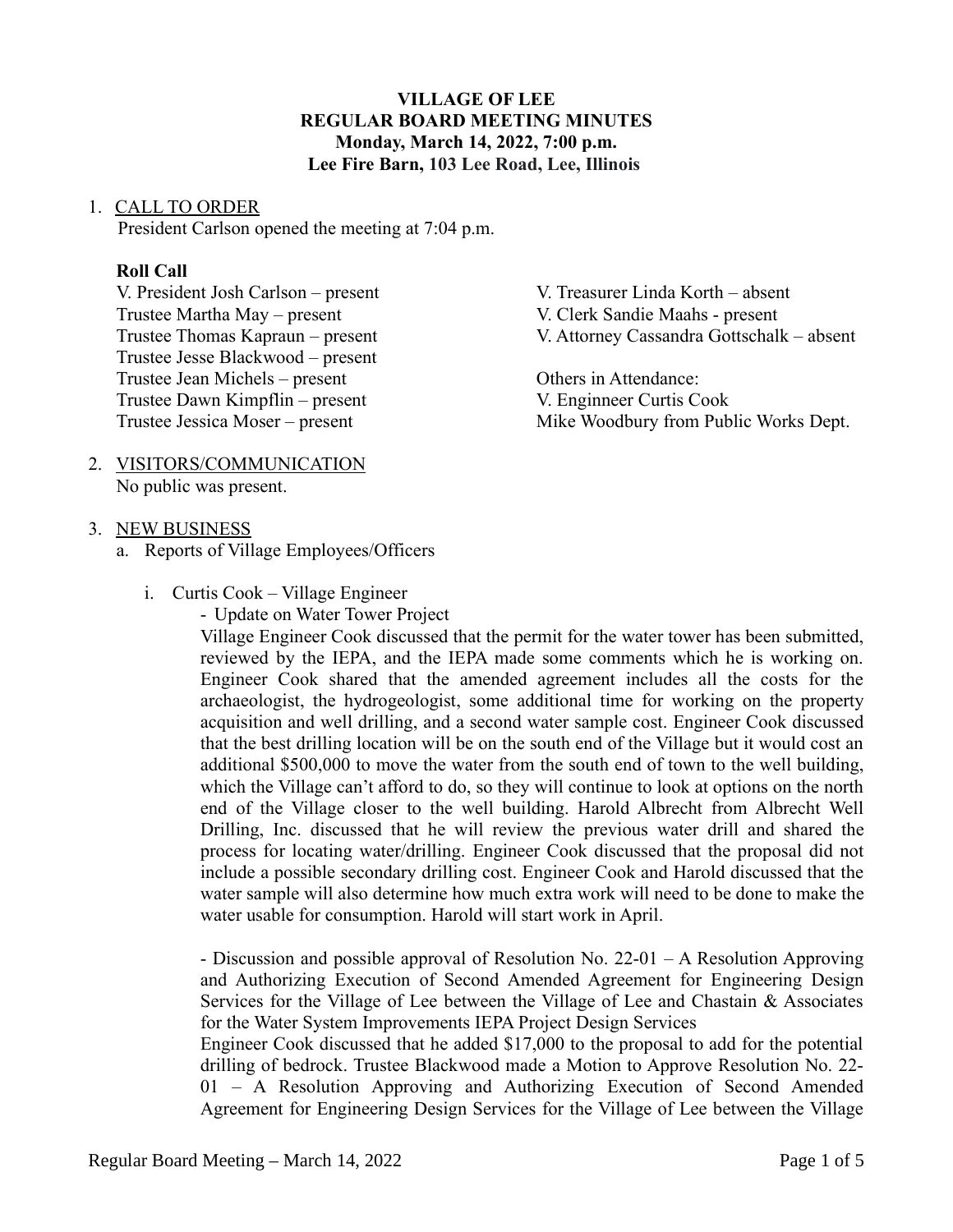of Lee and Chastain & Associates for the Water System Improvements IEPA Project Design Services. Trustee Moser seconded the Motion. Motion passed on the following roll call vote: Blackwood, Moser, Kapraun, Michels, and Kimpflin: yes May: abstain

Trustee Moser asked Engineer Cook to notify the Board before any test drilling begins.

Engineer Cook discussed that the Village was notified that it would need to reapply for funding for the project as the Village did not start the work during the State's fiscal year. The document to reapply for funding has been prepared. Engineer Cook discussed locating water and costs.

Engineer Cook discussed the cost of vacating of 120 E. Nissen Stigen being approximately \$1,500-\$2,000 for him to prepare the necessary documents which doesn't include the attorney's costs, and that the cost per alley vacation would be the same. After Board discussion, the Board is not interested in vacating any alleys at this time, including 120 E. Nissen Stigen. Clerk Maahs suggested that Mr. Woodbury keep track of his costs to maintain that alley for a year so the Board can discuss at a future date the costs of vacating the alley versus the cost of maintenance. Clerk Maahs asked Engineer Cook to keep an eye out for grants or funding opportunities in conjunction with projects.

ii. Michael Woodbury – Public Works

Mr. Woodbury discussed that the installation of water line connection from 115 E. Hardanger to the 8" water main has now become an emergency installation due to a water leak in the line to the trailer between the buffalo box and the water main that can't be turned off without turning off the water to 115 E. Hardanger unless a new line is installed connecting them to the 8" water main. Mr. Woodbury discussed that a licensed plumber will have to install the portion of the line in the home. The Board discussed that the estimated cost would be less than \$5,000, and that the water line has to been installed.

Mr. Woodbury stated that he is still working on the purchase of a new chlorine scale.

iii. Sandie Maahs – Village Clerk

Clerk Maahs discussed that there is no credit or debit card for the Village expenses which leaves employees purchasing items out of their pocket and then wait to be reimbursed by the Village. Clerk Maahs shared that Mr. Woodbury can purchase items through the credit lines that the Village has, but those items sometimes exceed the needs of the Village leaving the Village paying more for items that are greater then the Village's needs. The Board discussed that the employees should not be expected to expend personal funds and that the Village should obtain a credit or debit card for Mr. Woodbury to use with a limit of \$5,000. Clerk Maahs will speak with Treasurer Korth regarding a credit or debit card.

Clerk Maahs has prepared approximately 13 boxes of old records for destruction and has about 2-3 boxes of stuff that has to be kept. Clerk Maahs has the last of the boxes of documents not in filing cabinets ready to go through and then will start on the documents in the filing cabinets. President Carlson is working on destroying the boxes.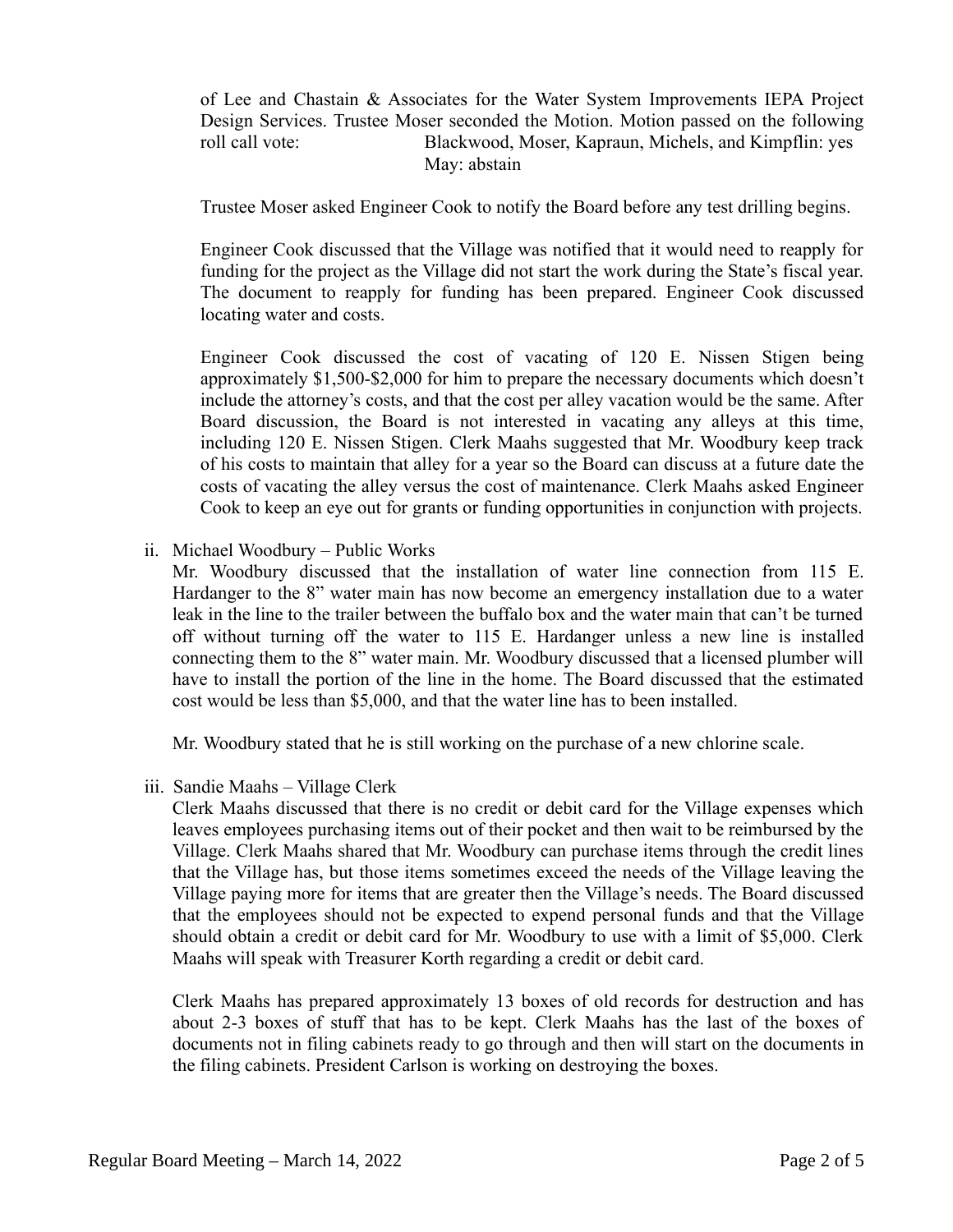Clerk Maahs discussed the need to start looking at the clerk's role in the Village and hiring for the position. After discussion, Clerk Maahs will review the previous job description for the clerk and present a new one at the April meeting.

iv. Linda Korth – Village Treasurer

# 4. OLD BUSINESS

- a. Discussion and possible approval of Resolution No. 22-02 A Resolution Approving a License Agreement between the Village of Lee and Ryan Wrobel President Carlson confirmed that the fee was lowered to \$250 a year, and Trustee Michels confirmed that Mr. Wrobel's water was turned on. Trustee Kapraun made a Motion to Approve Resolution No. 22-02 – A Resolution Approving a License Agreement between the Village of Lee and Ryan Wrobel. Trustee Michels seconded the Motion. Motion passed on the following roll call vote: Moser, Kapraun, Michels, May, Kimpflin, and Blackwood: yes
- b. Discussion and possible approval of Resolution No. 22-03 A Resolution Approving and Authorizing Execution of the Amendment to the Disposal Service Agreement between the Village of Lee and RRD Holding Company d/b/a Northern Illinois Disposal Services, Inc. Mike O'Malley from Northern Illinois Disposal was present. Trustee May confirmed that there is not language to allow the Village to leave the contract early, there are provisions for electronic recycling pick up with no set date yet, and that hazardous waste and medications have to be taken to appropriate disposal facilities. Trustee Moser confirmed that the contract would go into effect on May  $1<sup>st</sup>$  and garbage toters would be delivered to resident's homes on April 22, 2022. Mr. O'Malley shared that there will be a learning curve, and they will work with the residents to work through the changes. Trustee Moser made a Motion to Approve Resolution No. 22-03 – A Resolution Approving and Authorizing Execution of the Amendment to the Disposal Service Agreement between the Village of Lee and RRD Holding Company d/b/a Northern Illinois Disposal Services, Inc. Trustee Kapraun seconded the Motion. Motion passed on the following roll call vote:

Kapraun, Michels, May, Kimpflin, Blackwood, and Moser: yes

- c. Discussion on snow plowing/removal standards President Carlson spoke with the snow plow drivers and they plow after 1" of snow. Trustee Moser shared concerns for roads being unsafe due to lack of plowing. The Board discussed snow plowing in the Village.
- d. Discussion on vacating of unused alleys and/or 120 E. Nissen Stigen President Carlson confirmed that this item was already discussed in the meeting and no action will be taken.

## 5. REVIEW AND CORRECTION/APPROVAL OF MINUTES OF PRECEDING MEETING

a. Approval of minutes from February 14, 2022 Regular Board Meeting Trustee Moser made a Motion to Approve the Minutes from February 14, 2022 Regular Board Meeting. Trustee Blackwood seconded the Motion. Motion passed on the following voice vote: Blackwood, Moser, Michels, May, Kapraun, and Kimpflin: yes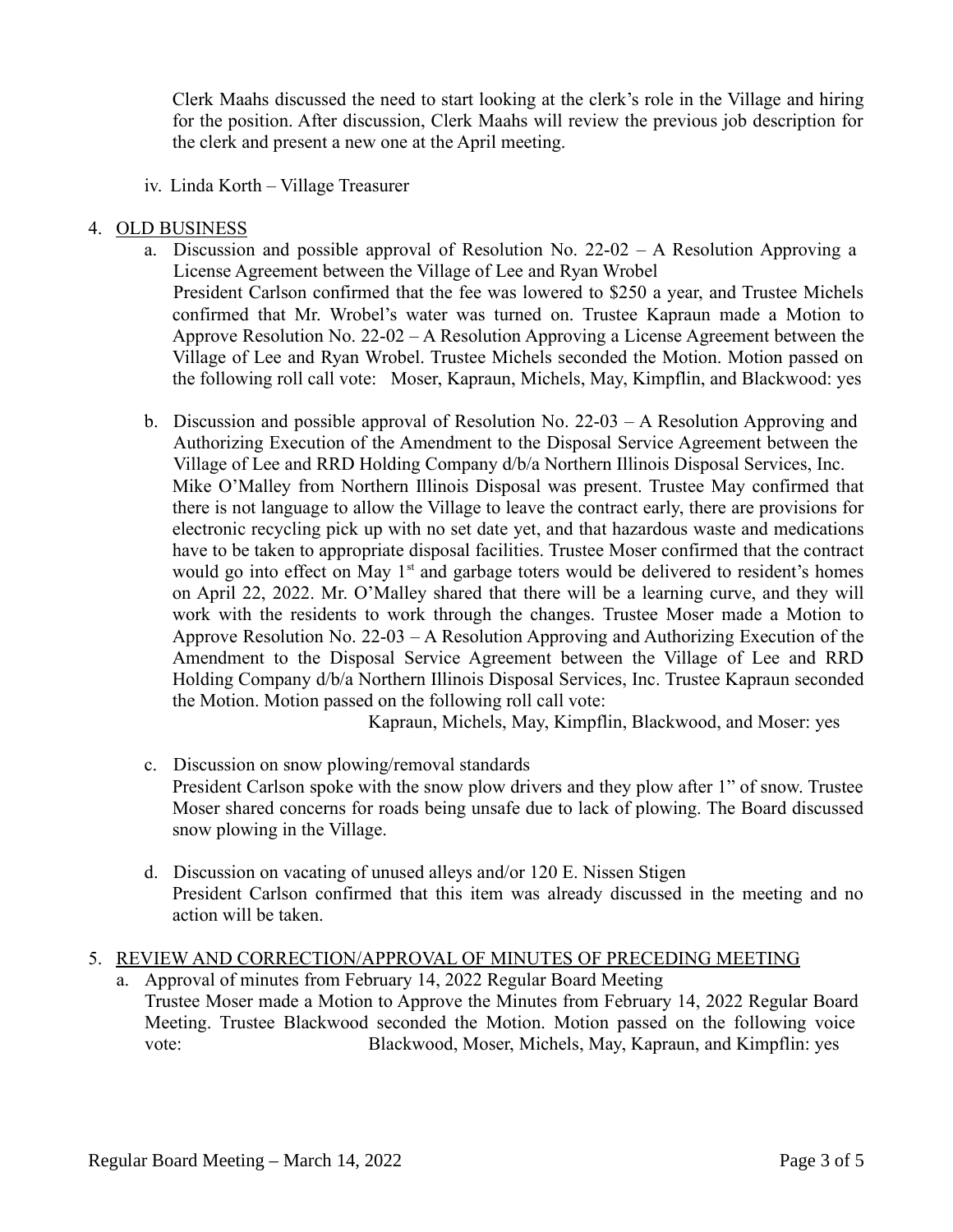# 6. TREASURER'S REPORT

a. Discussion and possible approval of Treasurer's Report Trustee Michels made a Motion to Approve of Treasurer's Report. Trustee Kimpflin seconded the Motion. Motion passed on the following voice vote:

Michels, May, Blackwood, Moser, Kapraun, and Kimpflin: yes

# 7. APPROVAL OF BILLS

a. Discussion and possible approval of bills payable

Trustee Moser confirmed that the breakdowns for the B&F bills do match the bills. Trustee May made a Motion to Approve the Bills Payable. Trustee Blackwood seconded the Motion. Motion passed on the following roll call vote:

Michels, May, Kimpflin, Blackwood, Moser, and Kapraun: yes

# 8. COMMITTEE REPORTS

a. Streets and Alleys/Public Safety Trustee Kapraun discussed concerns with an unlicensed trailer on the Wrobel property.

Trustee Michels shared that they filled pot holes on County Line Road.

- b. Water and Refuse
	- i. Discussion on desginating dates/times for waste and recycling containers to be on curb Trustee Michels shared concerns with the amount of garbage and recycling containers left on the curbs days after being emptied, and would like to add language to the ordinance to impliment when containers can be taken out or put away. After discussion, the Board was in favor of an ordinance being prepared that cans be put out the day before and taken in the day after collection and that cans be moved next to house.

Village Attorney Cassandra Gottschalk joined the meeting telephonically at 8:40 p.m.

- c. Finance and Ordinances/Zoning
	- i. Update on property maintenence ordinance violations
		- Trustee Moser discussed that final notices were mailed to six residences last month. Trustee Moser spoke with Donna Hodge regarding the vehicles on the property on the north side of town and let Donna know that two or three vehicles have to be removed from the property every week. Donna is to update Trustee Moser before the next meeting. Trustee Moser discussed that 331 E. Kirke Gate sent an email that they would remove the garbage by the end of the week and the garbage can still be seen, so she will take a photo of the property to let them know that the garbage is still there. Trustee Moser will also check on 210 E. Kirke Gate. Trustee Moser suggested that the Village fine the additional four residents who are not compliant. After discussion, the Board determined that a fine of \$25.00, or the minimum amount set forth in the Village Code, be issued per day and the fine letter let them know that the resident needs to contact the Village for final inspections once violations are corrected. Trustee Moser discussed that the Village is asking for communication and modivate residents to work on the violations.

# 9. ITEMS FROM THE VILLAGE ATTORNEY

a. Discussion and possible action on purchase of property near the northeast corner of N. Viking Vie and Hardanger Gate in the Village